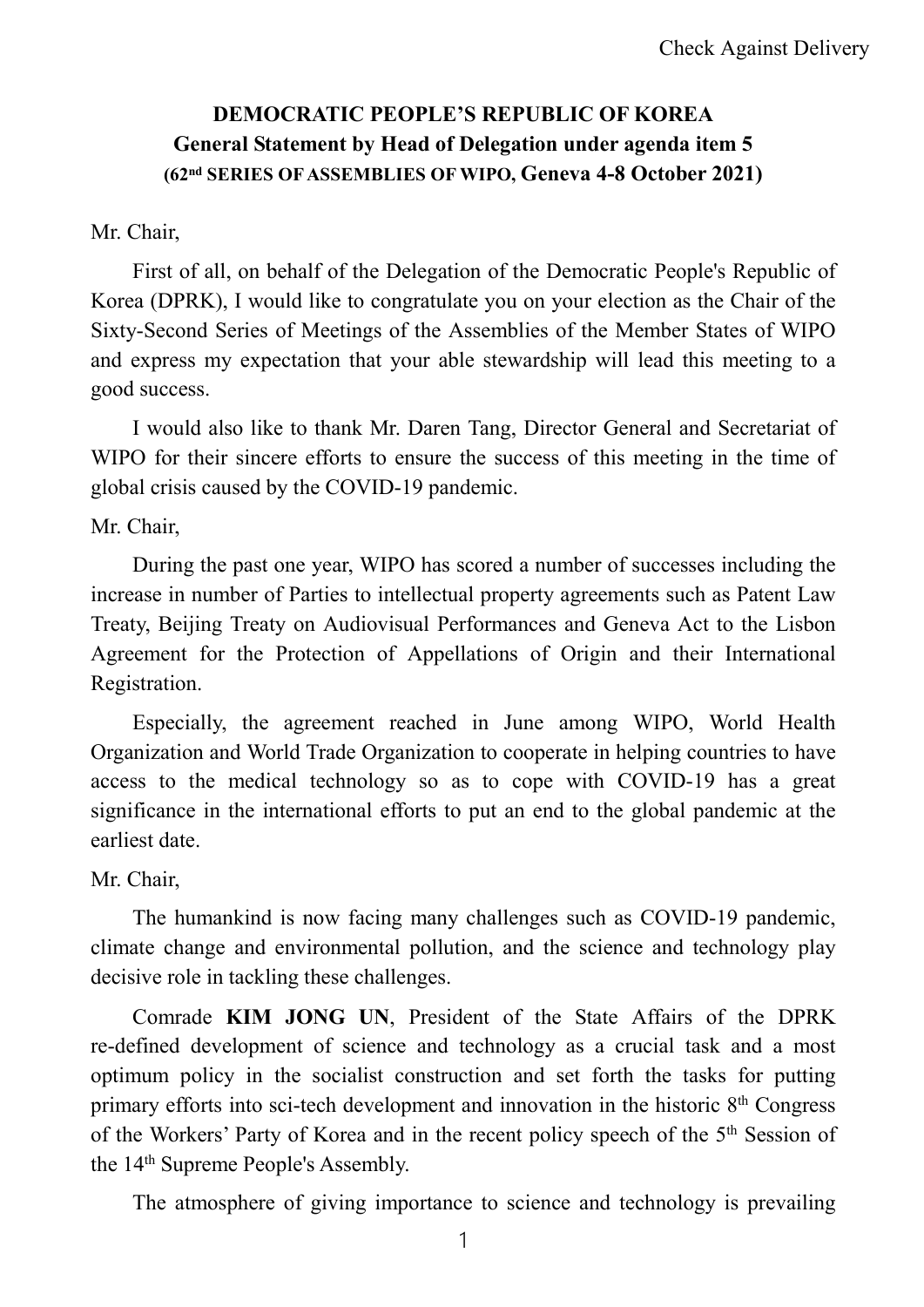throughout the country and all working people have wider access to the advanced science and technology through the nationwide network for the distribution of science and technology, the Sci-Tech Complex playing as a hub.

And thanks to the brisk massive technological innovation movement, valuable inventions and innovative ideas were created not only in the specialized research institutes but also among the working people, and these are widely introduced in the overall sectors of national economy.

The DPRK government takes the protection of intellectual properties as an important issue for the development of science and technology and pays great attention to that end, consolidating the legal system for protecting intellectual properties.

Under the attention of the government of our Republic, the apps aimed to raising awareness about the intellectual properties such as copyright, patent and trademarks have been developed to contribute to the public awareness on IP, and other innovative measures are taken to reinforce the national system for protecting IPs.

I appreciate the active efforts of the WIPO Academy for organizing the online workshops for the development of the IP system in the current COVID-19 pandemic crisis.

Mr. Chair,

I think WIPO should consider the following issues in order to develop the international work for protecting intellectual properties.

First, more attention should be given to the development of the intellectual property rights in the developing countries.

The developing countries have quite a number of intellectual properties but they fail to gain due benefits and have difficulties in accessing the scientific and technological successes already available.

WIPO needs to prioritize the technological cooperation and the capacity building of the developing countries in accordance with the slogan of the Organization; "Promote the protection of intellectual property throughout the world."

The adoption of the Design Law Treaty is at standstill for more than two decades because of the unresolved issue on the clause of technology transfer and capacity building to the developing countries. I am of the strong view that this issue should also be resolved as early as possible in the interests of the developing countries and for the sake of benefit for all countries.